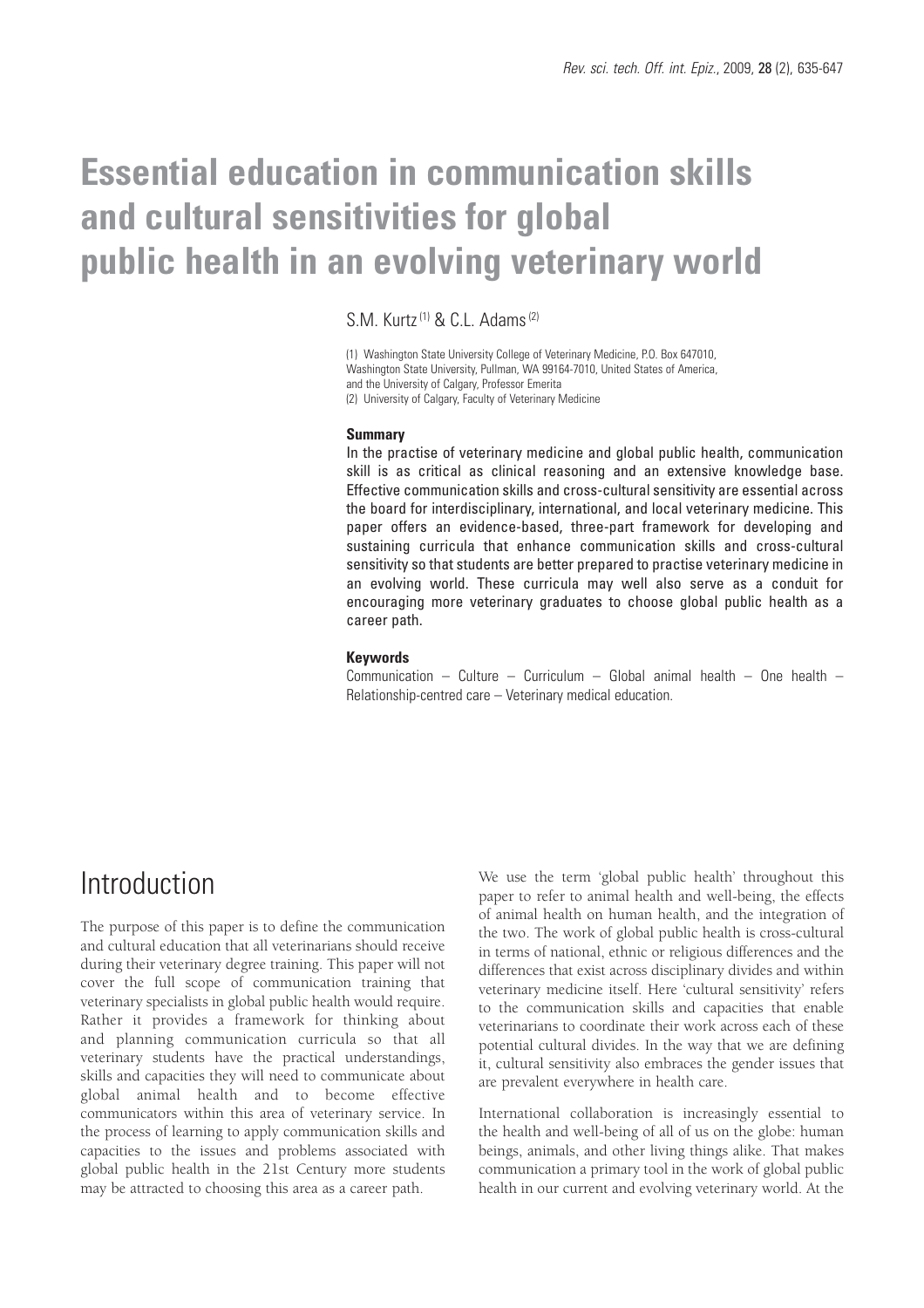most elemental level of this work, communication skills are a tool for exchanging information accurately and efficiently. These skills are also the means for developing the relationships that are so critical to international work and public health. Cultural sensitivities rely on the ongoing development of communication skills and a host of capacities. The latter includes, for example, selfawareness, integrity, compassion, etc. Attending to both skills and capacities is important. Without preparation and development of the 'inner ground' of intentions and capacities, the masterful use of communication skills becomes manipulation. On the other hand, the best of intentions and the most well-developed capacities are essentially useless if we do not have the communication skills to demonstrate or apply them effectively in practice.

The time is right, whether we are developing communication and cultural skills curricula or reevaluating how we teach global public health, to consider the questions addressed in this paper:

– What role do communication skills and cultural sensitivity play in global public health in veterinary medicine? What do we need to teach about communication and cultural sensitivity?

– How do we go about this kind of teaching and learning? What are the evidence-based strategies and approaches for enhancing communication and cultural competencies in veterinary education and practice?

– In addition to identifying contents and methods for the communication curriculum, what else is needed to set up effective communication curricula related to global public health?

The concepts and strategies in this article emerge from the research literature on communication in health care and what it takes to teach communication skills and capacities. We bring considerable experience to this work, including extensive communication teaching, curriculum and policy development, and research in human and veterinary medicine as well as other disciplines. Our combined 45 years of experience includes interdisciplinary as well as cross-cultural and international development work in Africa, Australia, Europe, the Middle East, North America, South America, and Southeast Asia.

### The role of communication – Deciding what to teach

When putting together a communication curriculum, it is common to want prescriptions or directives about content and method. These are important elements. However, we prefer to start with how we conceptualise the role of communication in global public health, because how we think has so much influence on what we do. It is useful to organise this discussion about how to conceptualise veterinary communication around:

– the evidence-based objectives and health care outcomes that communication impacts

– domains of communication that are relevant to veterinary medicine

– the types of communication skills we use in every interaction

– the paradigms and first principles that help determine what to teach regarding communication in veterinary medicine in general and in global public health in particular.

The conceptual framework becomes a map for developing coherent and focused communication curricula and it helps define how communication and cultural sensitivity will move the global public health agenda forward. In considering the needed communication skills in the arena of global public health it is critical to recognise that most global health issues involve interactions between several different cultures. This requires that we become acutely sensitive to differences in how individuals communicate within their own culture and outside of it.

### Objectives and outcomes

An extensive body of research conducted over the last 40 years in human medicine shows that the use of specific communication skills positively influences a number of significant objectives and health outcomes, including:

- increased accuracy, efficiency, and supportiveness
- improved relationships characterised by trust and partnership
- better understanding and recall

– increased adherence and follow-through with treatment regimes and management plans

– better coordination of care

– improved health outcomes (physiological and psychological)

- increased patient safety and decreased risk
- reduced costs
- reduced conflicts, complaints, and malpractice suits

– greater satisfaction for both patient and clinician (see literature reviews in 15 and 19).

While research regarding communication in veterinary medicine is just getting underway it is clear that these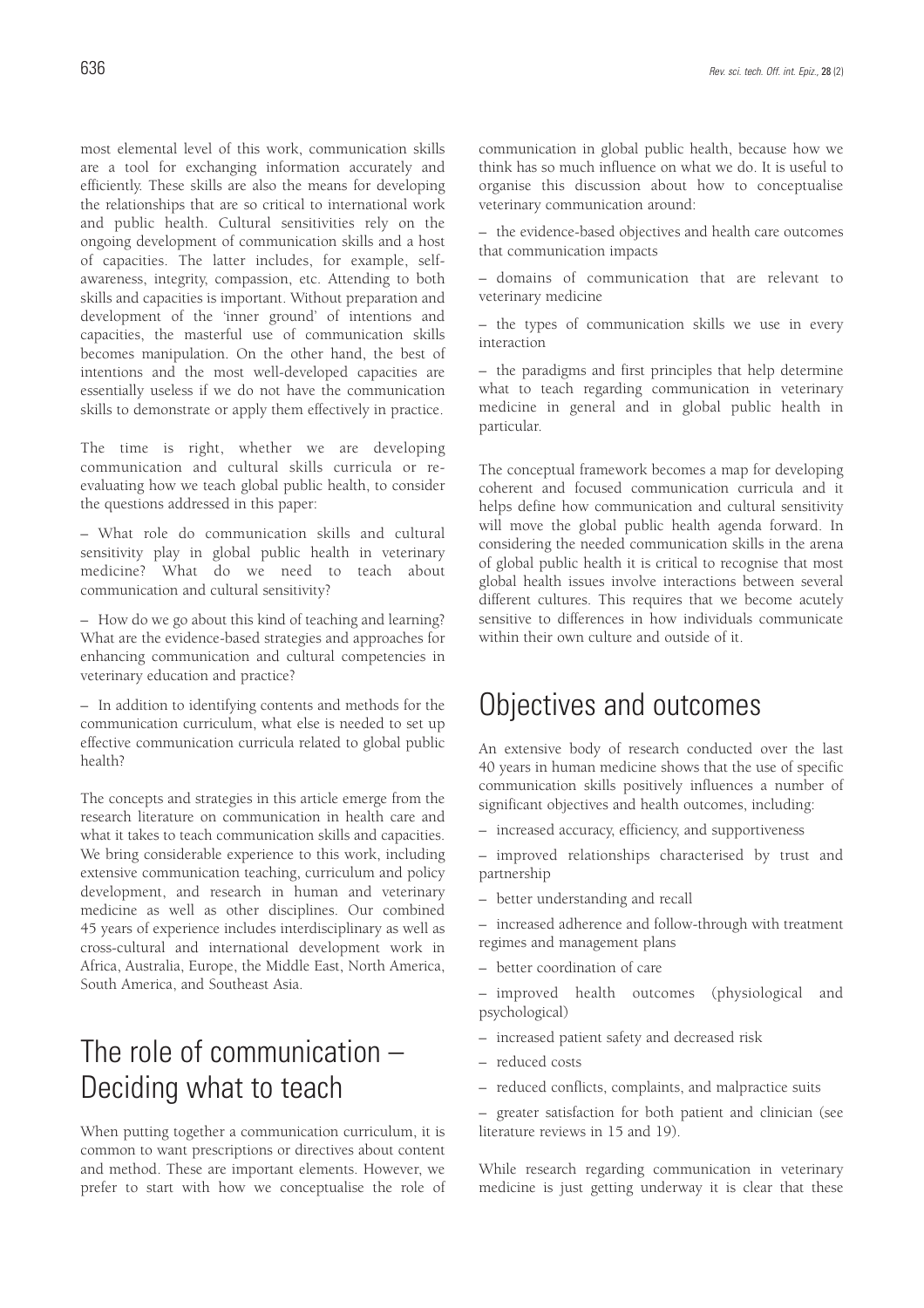objectives and outcomes are as important in veterinary medicine as they are in human medicine.

Much of the communication research in human medicine has focused on physician–patient interaction. More recently, the veterinary literature has started to report research that describes what is taking place in veterinary–client–patient interactions (6, 7, 17, 18). In both disciplines, researchers are beginning to focus on interactions between clinical colleagues and health care teams. The objectives and outcomes and the particular communication skills through which they are achieved also appear to have considerable relevance for communicating between cultures in the global public health context. The point is that developing particular communication skills and being able to apply them in practice at a professional level of competence is important anywhere in health care where there is interaction between human beings and where the objectives and outcomes above are part of the equation.

### Communication domains

Box 1 delineates the full set of domains that communication influences in veterinary and human medicine. Along with the objectives and outcomes we are aiming for, these domains offer a way to organise communication curricula and suggest ways to integrate it with other parts of the veterinary medical curriculum. Consider how well the domains relate to the interests of global public health.

Most communication programmes begin by focusing primarily on the communication skills and capacities needed in veterinary–client interaction (domain 1) with a significant secondary focus on domains 2, 3 and parts of 8. This focus is logical, because these are by far the bestresearched domains and/or the most obvious place to start in terms of perceived relevance and learner readiness or interest. Communication programmes and sometimes other clinically oriented courses or electives address domains 4, 5, 6, and 7. Specialist training will be necessary to deepen some of these domains. For example, those who are making a career of certain aspects of public health (global or otherwise) will need to learn more about effective public speaking, i.e. learning to deliver complex information succinctly to policy-makers, speaking through television and newspaper reporters, etc.

The domains in Box 1 represent the areas of communication that we need to teach for global public health. The definition of global health used by the Institute of Medicine in the United States of America (USA) indicates that solutions to global health are best addressed by cooperative actions and solutions (13). In addition, the

### **Box 1**

### **Domains of communication in veterinary medicine**

#### **1. Veterinarian–client interaction**

- communicating with clients (accuracy, efficiency, relational competence; process and content skills on C-G Guides)
- communicating with family members, significant others – special needs clients (elderly, young, challenged,
	- low literacy)
- specific contexts, types of practice
- enhancing client's ability to communicate with clinicians, with 'the system'

#### **2. Communication issues**

- culture
- ethics
- gender
- dealing with feelings
- confrontation/conflict
- breaking bad news
- euthanasia, death and dying
- risk/benefits communication
- malpractice
- animal vector human diseases

#### **3. Communication with self**

- clinical reasoning and problem solving
- attitudes (awareness, expression of)
- feelings (awareness, use/expression of)
- reflection and self-evaluation skills
- capacities (flexibility, compassion, integrity, respect, mindfulness)
- dealing with stress and tension
- handling mistakes
- handling failures
- dealing with biases and assumptions

### **4. Communicating with professionals, teams (relational competence, coordination of care)**

- veterinary colleagues – team members (formal and informal teams – allied
- professionals, technicians, assistants, etc.)
- leadership communication
- leadersmy June<br>– administrators
- 
- written communication (letters, medical records)
- researchers (directly and through literature) – oral presentations, lectures, discussion facilitation
- **5. Communicating at a distance**
	- telephone
	- telemedicine
	- computer-assisted consults
	- internet networks, databases, websites

### **6. Prevention and health promotion**

### **(communicating with the public)**

- internet, pamphlets, posters
- radio, TV, newspaper campaigns
- advertising
- public speaking, discussion leadership<br>– talking to the press
- talking to the press

#### **7. Communicating with 'the system' (government, community, hospital, etc.)**

- $-$  influencing health policy<br> $-$  talking with government
- talking with government, hospital, community and agency representatives
- influencing and coping with change
- **8. Veterinary–animal communication**
	- the human–animal bond
	- influences on human and animal health
	- interacting with patients cross-species communication

C-C Guides: Calgary-Cambridge Guides

Adapted from: Kurtz S.M. *et al.* (15)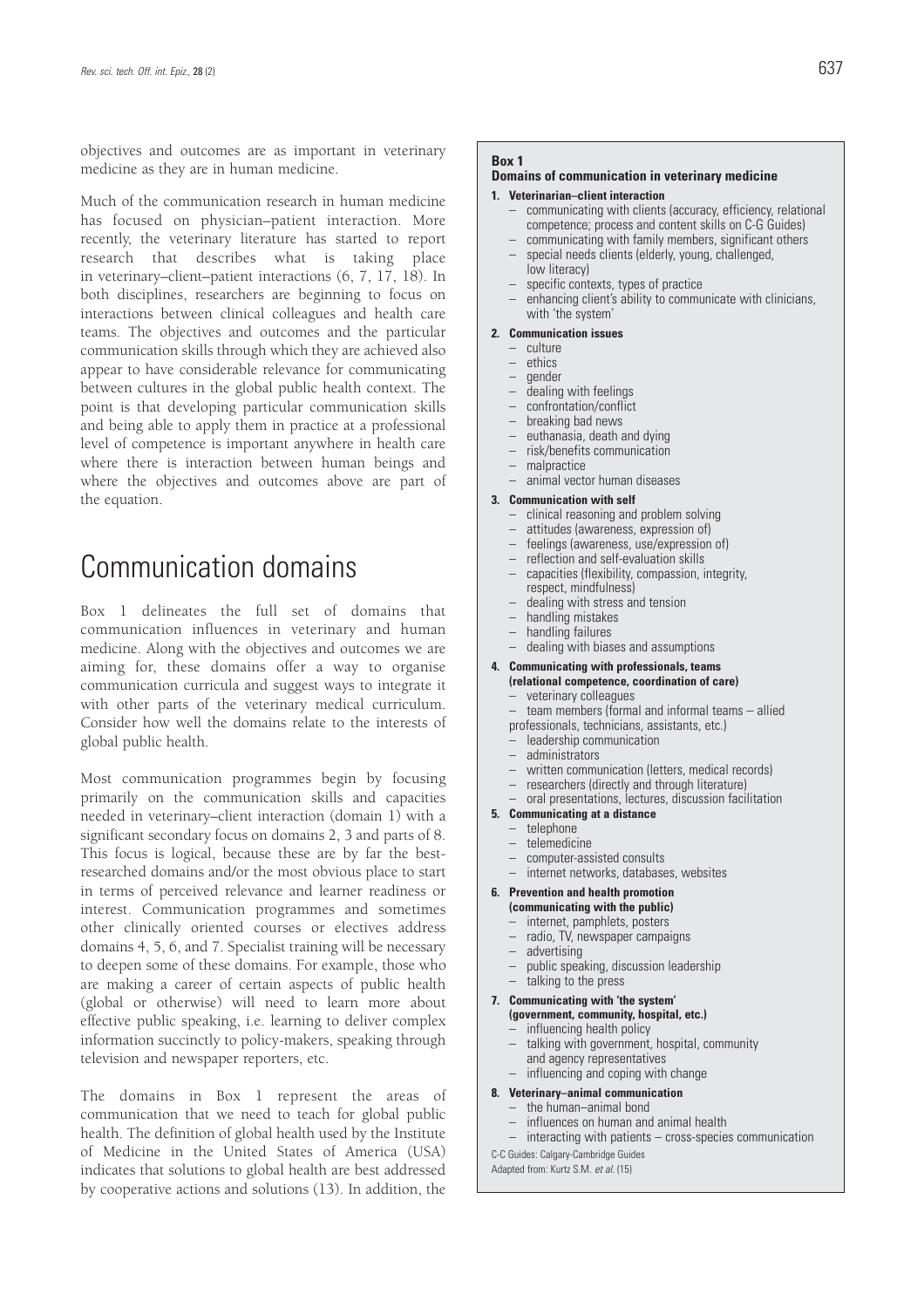World Organisation for Animal Health (OIE) has promoted One Health as a framework for integrating multiple disciplines to improve health outcomes throughout the world, using collaborative efforts of interdisciplinary teams, working locally, nationally, and globally to attain optimal health for people, animals and the environment (22). Key words in these publications such as 'team', 'collaborative' and 'cooperative', suggest that we are not just talking about communication and cultural skills for veterinary education; we are talking about communication and cultural competencies that are necessary for interdisciplinary and international collaboration across all sorts of professional, cultural and geographical boundaries. Communication is one connecting force that we can use to move across the barriers that have existed between animal and human public health. We are not suggesting that an entirely new set of communication skills is required or reserved, for that matter, for the veterinary profession's work in global health. Instead what practice and education in veterinary and human medicine need are evidencebased programmes that teach and assess foundational communication skills and place greater emphasis on applying knowledge, capacities and specific communication skills to tackle the problems and issues of global public health in an evolving world.

If veterinarians are to work effectively in interdisciplinary and international arenas, cultural sensitivity is especially necessary. Most of us develop our cultural sensitivity and the communication skills needed to demonstrate that sensitivity over a very long time through the learning of other languages and considerable immersion in, or at least inquiry into, other cultures. The requisite sensitivity and skills are developed through relationships and conversations with clients or colleagues or government personnel, each of whom represent their own personal adaptations of their cultural groups. This long-term endeavour rightly begins by laying down strong foundations during veterinary medical training that we then build on as we extend the communication and cultural curriculum into residency and continuing veterinary medical education.

### Types of communication skills

Regardless of the domain, communication always involves three overlapping and interdependent types of skills (19) that communication training needs to consider.

### **Content skills: what health professionals communicate**

Content skills relate to the substance of what health professionals ask and talk about, the words they use to reveal their thinking and their medical-technical knowledge base.

### **Process skills: how they communicate**

Process skills relate to the way in which health professionals communicate, including how they:

- structure and organise what they say
- orient others to hear their messages
- ask questions (open-ended, closed, Socratic)
- develop and sustain relationships
- listen, engage and acknowledge others, and make space for them to speak
- use non-verbal skills
- explain or plan or set up shared decision-making

– express or demonstrate compassion, caring or understanding.

### **Perceptual skills: what they are thinking and feeling**

Perceptual skills refer to the thoughts, feelings, and capacities that lie behind what and how health professionals are communicating, including their:

- clinical reasoning skills
- medical problem-solving skills
- internal decision-making skills
- assumptions, biases and prejudices
- attitudes, values, intentions, and beliefs

– emotional intelligence, feelings about the others or the topics at hand, and other emotions that enhance or disable their communication

– capacities such as cultural sensitivity, flexibility, compassion, and others named in Box 2.

### **Box 2**

### **Capacities and other perceptual skills to emphasise in cross-cultural communication**

- Humility
- Flexibility
- Openness
- Integrity
- Adaptability
- Curiosity – Intelligence
- Self-awareness
- Maturity
- Ability to be non-judgemental
- Recognition that values differ between cultures
- Recognition that accepted ways of using and interpreting non-verbal behaviour and understanding the meaning of specific words or phrases differ between cultures
- Recognition that veterinary education and the way in which it is practised differ from culture to culture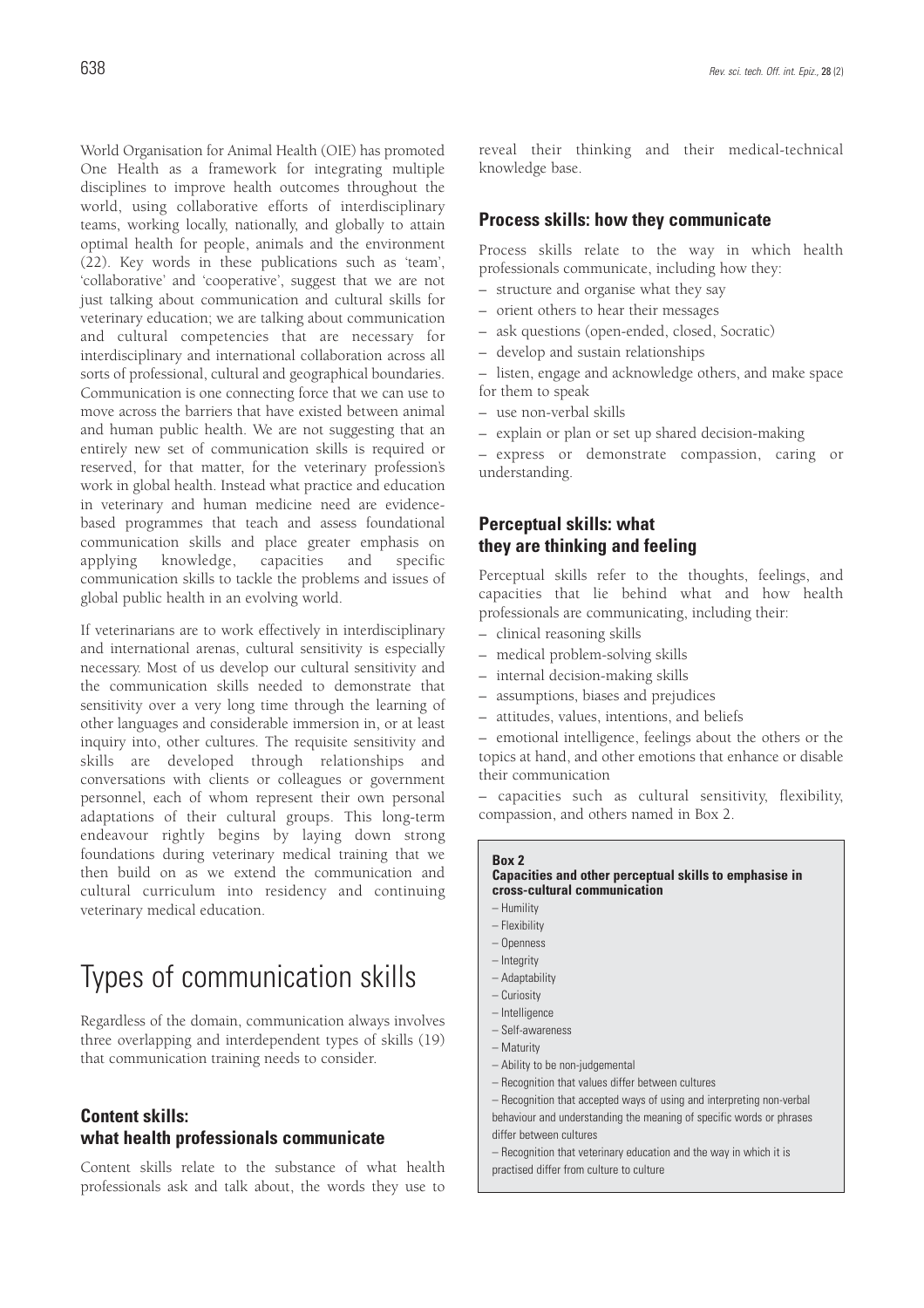Defined this way, as a three-part set of interlinking skills, communication in veterinary and human medicine is a central clinical/professional skill, because it provides the conduit through which we actually accomplish the work of health care. Content skills are a focus of teaching throughout the veterinary medical curriculum. Communication programmes work at developing communication skills and capacities necessary for applying that knowledge base or content in the context of interactions with others, be they clients in clinical settings or government policy-makers or international colleagues with whom we are attempting to solve global health problems. The interdisciplinary, cross-cultural nature of global public health places particular emphasis on the development of perceptual skills related to assumptions and biases, flexibility and respect, and attitudes and beliefs. Equally important are the process skills required for developing and sustaining relationships and for achieving the mutually understood common ground that is at the foundation of trust and relationship.

# Relationship-centred care: an emerging paradigm

Relationships matter. They make a crucial difference to communication in both human and veterinary medicine, to the people and animals that are involved, and to the outcomes we achieve in both individual practices and global health contexts. Our ability to develop, deepen, and maintain relationships is a critical factor in how we practice medicine and also in how we conduct ourselves as teachers, policy-makers, administrators and students. With respect to global public health, relationships – and the trust on which they are grounded – are the bedrock of successful interdisciplinary and cross-cultural work. First introduced in 1994 in human medicine (21), Relationship-Centred Care (RCC) is a new paradigm for conceptualising veterinary service. It recognises that four sets of relationships are vital to veterinary medicine (4):

– veterinarian with patient, client and their significant others

– veterinarian with other care givers (colleagues, team members)

– veterinarian with community (practice, hospital, town)

– veterinarian with self (thought processes; emotional capacity; intentions, biases, beliefs, and values; attitudes; self-concept).

In all these contexts, relationship means reciprocal influence, that is, partnership. The underlying principles of RCC have been adapted to apply to any relationshipcentred process (20). These adapted principles include:

– being personally present and inviting others to do likewise

- speaking the truth and listening to understand
- valuing difference and diversity as a resource

– letting go of control through attention to, and trust in, the process of interaction with the other individuals who are involved.

Relationship-centred process can apply to our daily personal and professional conversations, how we organise meetings, what we model and what we teach. What, if anything, about RCC does not apply to veterinary medicine and what do we need in order to prepare and activate our students to work globally? We propose that RCC, with its emphasis on the formation, maintenance and ongoing development of relationships, is a highly appropriate paradigm for veterinary medicine, whether we are developing communication curricula, delivering veterinary care or working in global public health. The communication skills and capacities inherent to the relationship-centred process must be part of what we teach our students.

### 'First principles' of effective communication

As is the case with other areas of clinical practice, when we do not know what to do, we go back to first principles. The first principles of effective communication (15) pertain to any communication situation and provide a useful shorthand for conceptualising how to communicate effectively. They provide guidance for our actions in the field and when making decisions regarding our teaching and assessment. Effective communication is communication that:

*a*) ensures interaction not just transmission of a message. Communication is more than the well-conceived, welldelivered message; it requires interaction, feedback – in a word, relationship;

*b*) reduces unnecessary uncertainty, for example, about roles and responsibilities, intentions, expectations, perceptions, etc.;

*c*) requires planning and thinking in terms of outcomes. You can only determine effectiveness in the context of the outcomes you and the other(s) are working toward;

*d*) demonstrates dynamism by engaging authentically with the other and also remaining flexible, developing a deep enough repertoire of skills to allow the use of different approaches with different people or contexts;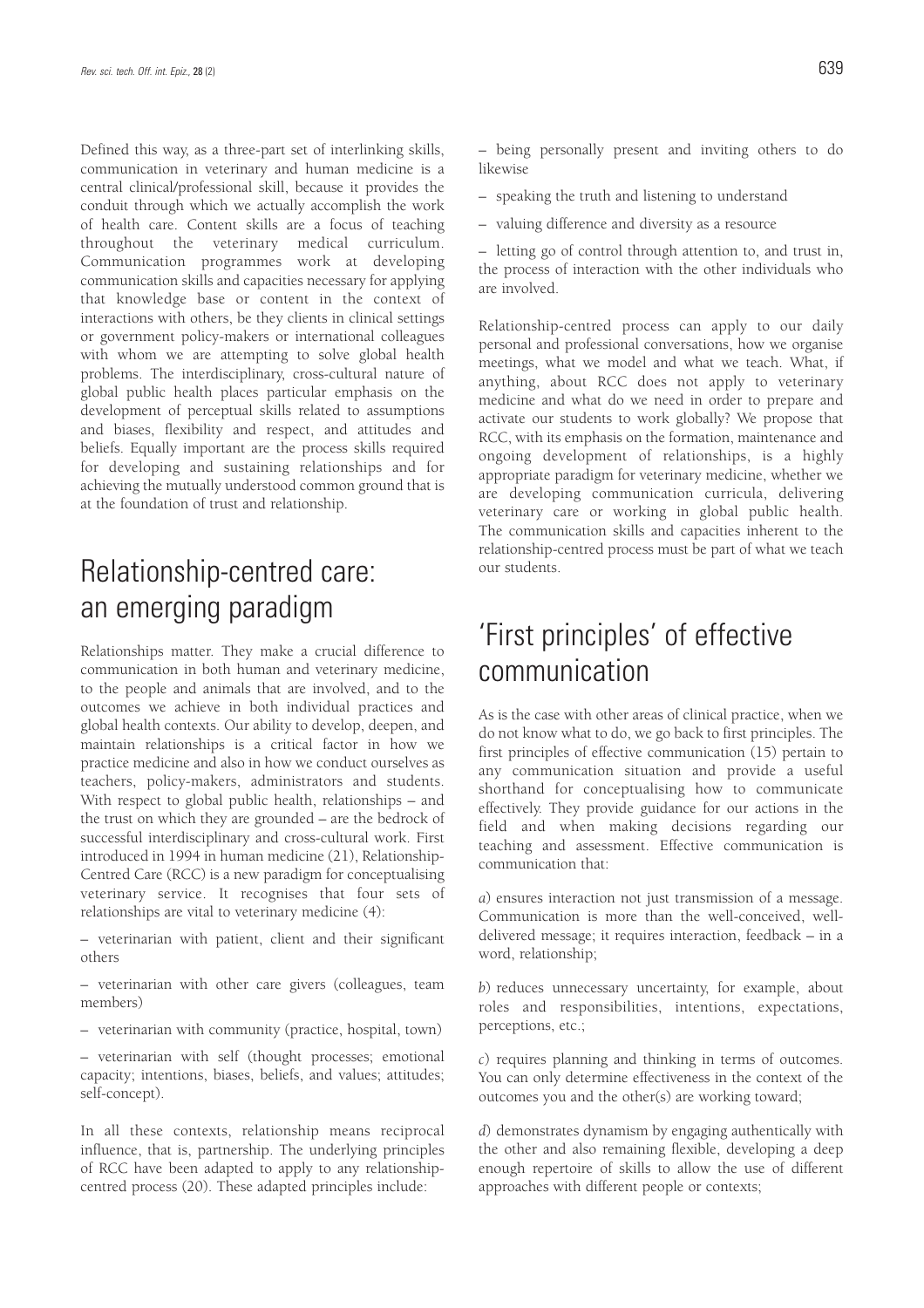*e*) follows a helical rather than a linear model. Once is never enough. Effective communication, like effective teaching and learning, requires reiteration and repetition, taking feedback into account, coming back around the helix at a slightly higher level at each turn. The helix also serves as an excellent model for teaching and curriculum development (8).

The added complexity of cross-cultural communication requires us to raise the intensity with which we apply these principles.

# Evidence-based strategies and approaches for enhancing communication competence in global public health

The conceptual framework presented above defines the role of communication skills and cultural sensitivities in global public health and guides our thinking about what we need to teach regarding these important areas. Next, we turn to how to do that teaching.

Comprehensive literature reviews regarding communication training (2, 10, 15) identify experiential, learner-centred education as a best-practice approach to teaching and learning communication in health care. It is the most efficacious way to teach communication if what you are looking for is engaged learners who effectively enhance or change their behaviour, deepen their understanding, are able to apply both skills and understandings in real interactions with clients or others, and sustain their learning over time (15, especially pages 63 to 72).

Learners are 'active and interactive' participants in their own learning process and in that of their peers. Couple this with problem or inquiry-based learning in which learners have the opportunity to apply theoretical understanding to real-life situations and problems and you have participatory, learner-centred, experiential education.

Clearly, you cannot teach communication skills effectively by lecturing any more than you can teach someone to play tennis well by having them sit in front of you listening or discussing questions. So, what does it take to teach and learn communication skills in veterinary medicine? Research indicates that knowledge about communication skills and capacities and about their relative importance is useful, but not sufficient to change behaviour effectively. Several other elements emerge from the research that are essential if we want to enhance communication skills, change behaviour in practice, and sustain that learning over time (15):

– systematic delineation and definition of skills

– observation of learners communicating with clients, community members, colleagues or others (simulated and actual)

– video (or audio) recording of the interaction for later review

- well-intentioned and detailed descriptive feedback
- repeated practice and rehearsal of skills in a safe setting
- small group or one-to-one teaching format.

Two companion books (15, 19) offer a full description of these elements and how they combine to form coherent, rigorous communication curricula. This article focuses on delineating the skills and observing learners, touching lightly on the other elements.

The initial step in this list of essential elements is to delineate and define the skills – everything else depends on this first step. Numerous models have been developed in human medicine to delineate and define communication skills. For example, the Maas-Global model, the Segue Model, the Patient-Centred Care model, the Model of the Macy Initiative in Health Communication, and the Calgary-Cambridge Guides (C-C Guides). Most effective communication programmes are based upon models such as these.

Skills models and the feedback instruments through which they are presented constitute a particularly important part of the strategy for teaching communication. They summarise the communication skills curriculum and demystify communication. Used as guides to structure observation and feedback, the instruments help us identify individual learner's specific strengths and weaknesses and enable more systematic, concrete learning.

So, what specific communication skills are worth teaching? As an example, we will examine more closely the highly evidence-based and versatile C-C Guides (14, 15, 19). As is true of most instruments, the C-C Guides have gone through numerous iterations (in this case over the last 30 years) that drew on the work of medical colleagues in Australia, Canada, the United Kingdom (UK), the Netherlands, the USA, and elsewhere. Many medical students, faculty, and patients have added their feedback and suggestions. Over the last 10 years, veterinarians in Australia, the UK, and North America have begun to use the guides and added in their feedback and ideas.

The cross-cultural relevance of the C-C Guides is surprising. Used for communication training in countries on five continents, they enjoy widespread international recognition and have been translated into languages as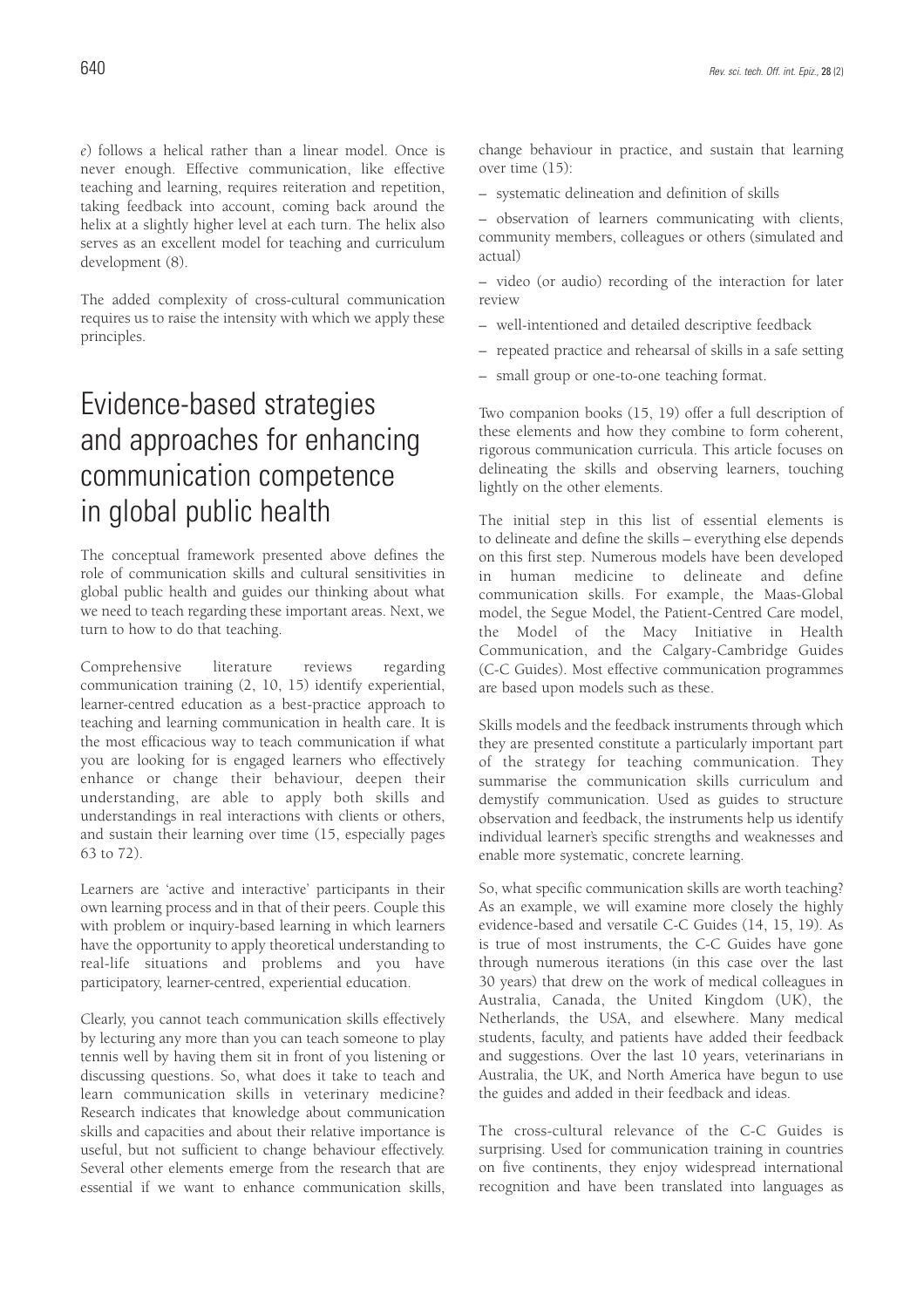diverse as Arabic and Mandarin. The guides apply equally well to a variety of disciplines. Communication programmes in nursing and allied health professions, teacher education, and now veterinary medicine, are employing the guides with minor modification. Moreover, the exact same guides are being used with learners at every level of medical and veterinary education because there are no 'basic' or 'advanced' communication skills. There are only varying degrees of mastery and sophistication in applying the skills, and varying expectations for how far learners at different levels will take them. We are, of course, not suggesting that there are no communication differences across cultures. Undoubtedly it is important to learn the nuances of how to express respect in each culture, how best to greet others, how to use or interpret eye contact and other non-verbal skills appropriately, etc. However, the same communication process skills are important for effective communication regardless of the culture. That is why, rightly used, it is possible to use the C-C Guides across so many languages and cultures.

The C-C Guides form the backbone of the communication curriculum, regardless of whether we are teaching veterinary–client communication in the clinic or veterinary–colleague communication in global public health. The 71 items on the process guides provide a useable summary of the research literature on what makes a difference regarding communication in veterinary and human medicine. To make this comprehensive list more manageable and memorable, the skills are organised around the framework in Box 3. This framework corresponds directly to the tasks that are undertaken in any veterinarian–client interaction: initiating the session, gathering information (including communication skills associated with physical examination), providing structure, building relationship, explanation and planning, and closing the session. Building relationship and providing structure occur throughout the consultation, while all the other tasks occur more or less sequentially in any given interaction. Subheadings represent the aims clinicians need to accomplish within each task.

The guides comprise a four-page summary of the literature and of the communication programme. Offering evidencebased guidance with considerable flexibility for personal style, they provide a common vocabulary for referring to specific behaviours and form a common foundation for developing communication curricula from undergraduate through continuing veterinary medical education.

It is noteworthy that there is no communication domain in Box 1, or skill set on the C-C Guides in Box 3, labelled 'cross-cultural communication'. This is not as surprising as it may seem. Take another look at the objectives and outcomes we are trying to accomplish through communication in veterinary settings. These same objectives and outcomes pertain to veterinary service in

### **Box 3**

### **Expanded framework for the Calgary-Cambridge Guides: communication process Skills**

### **Initiating the session**

- Establishing initial rapport
- Identifying the reason(s) for the patient's attendance

### **Gathering information**

- Exploration of patient's problems
- Additional skills for understanding the patient's perspective
- **Providing structure to the consultation**
	- Making organisation overt
	- Attending to flow

#### **Building the relationship**

- Using appropriate non-verbal behaviour
- Developing rapport
- Involving the patient

#### **Explanation and planning**

- Providing the correct amount and type of information
- Aiding accurate recall and understanding
- Achieving a shared understanding: incorporating the patient's perspective
- Planning: shared decision-making
- Options in explanation and planning: if discussing opinion and significance of problems if negotiating mutual plan of action
	- if discussing investigations and procedures

### **Closing the session**

- Forward planning
- Ensuring appropriate point of closure

global public health. The specific communication skills we need in order to accomplish these ends in cross-cultural settings are in fact the skills that appear on the C-C Guides. It is not the skills that vary, but the way we use them. When developing curriculum for communication in global public health, it is therefore useful to look first to see whether the skills that are important to cross-cultural communication are already being taught to an adequate level of competence in other contexts, such as the veterinary–client interview.

That said, cross-cultural sensitivity – or just plain ordinary sensitivity to anyone with views different from our own – does require that we use some communication skills with greater intensity or greater intentionality than would normally be the case. Box 4 offers a partial list of such skills. The sensitivity required to apply these skills flexibly to fit the particular needs of a given interaction is learned behaviour. If learners are to deepen their cultural sensitivity and enhance the communication skills that allow them to demonstrate that sensitivity, they must have opportunities to practise those skills in the context of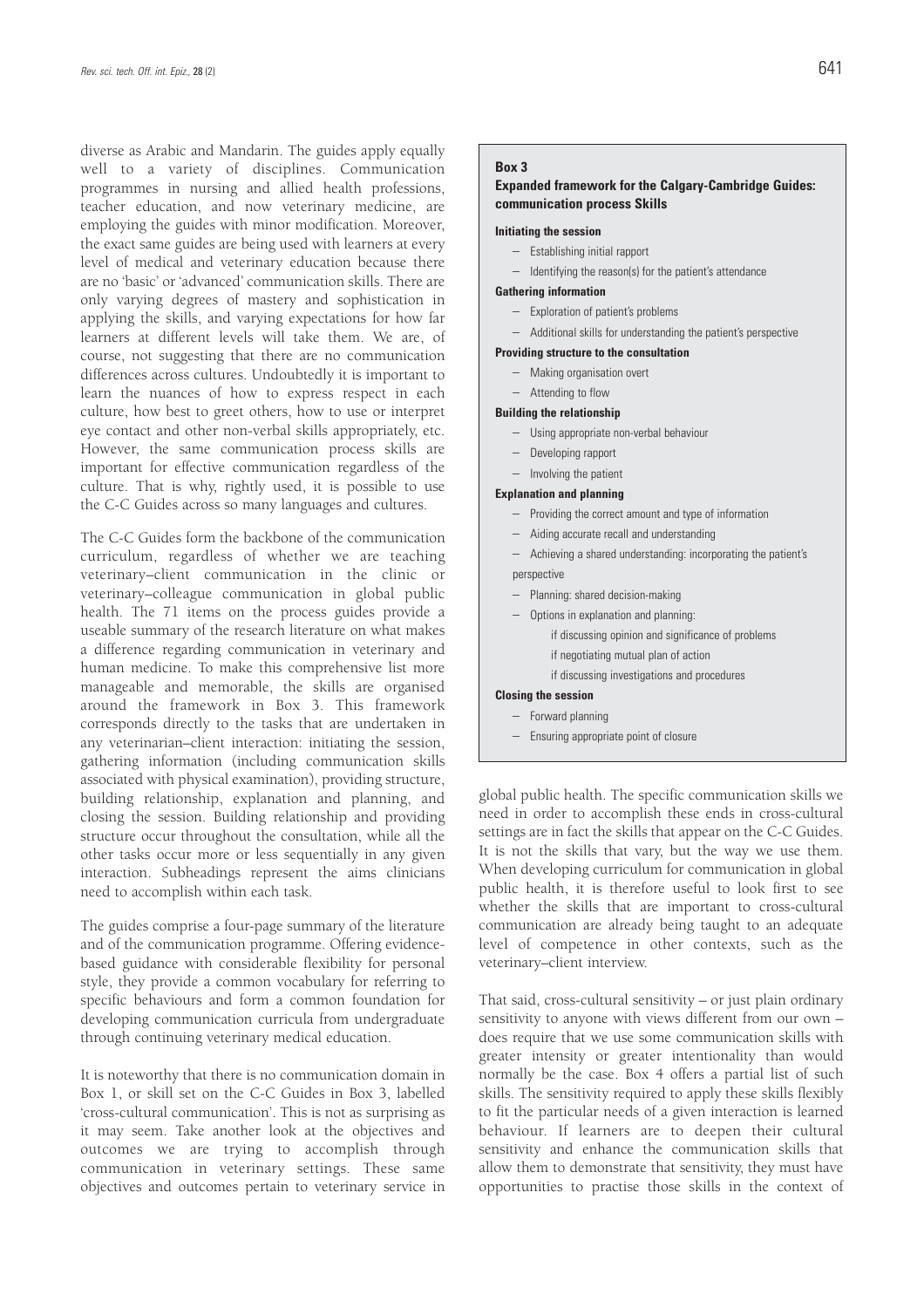cross-cultural or interdisciplinary cases in which the client or colleague holds beliefs or values that differ from those of the learner.

Language itself causes problems of interpretation and understanding. This is true even when both speakers are fluent in the language they are speaking, for example, when they are familiar with different vocabularies or when they come from different cultural bases or different disciplines. Language issues can become even more problematic when one or more of the people involved in an interaction are speaking a language other than their mother tongue.

Well-trained interpreters can be very helpful in the latter situation. However, translating is rarely a straightforward process. Interpreters can actually expand problems of understanding, for example, if they are themselves from a different culture and have not developed cultural as well as linguistic competence regarding a given speaker's particular cultural and linguistic context or if they choose to summarise blocks of conversation rather than translating everything that a speaker has said.

Another resource for learning cultural sensitivity in a particular context is a trusted confederate, that is, someone who is a member of a given cultural group and a native speaker of the language in question. Cross-cultural communication difficulties can be greatly reduced by developing a relationship with such a person whom you can ask directly as needed about nuances of meaning,

#### **Box 4**

### **Process skill-sets to emphasise in cross-cultural communication**

Relationship building (skills for developing and maintaining relationship) Establishing mutually understood common ground (the basis for trust) Developing and sustaining mutual trust Accurate information exchange – checking for understanding Eliciting and acknowledging the other person's perspectives, especially when they differ from our own Demonstrating empathy Attentive listening (deep listening) Engaging in shared decision-making Identifying our own intentions and assumptions Non-verbal communication (appropriate for the culture) Relational coordination (skills for coordinating efforts with others) Dealing with conflict and defensiveness Responding to mistakes, admitting our own errors Putting together well-conceived, concise messages and delivering them in a culturally sensitive manner Demonstrating each of the capacities and perceptual skills listed in Box 3

puzzling situations or appropriate non-verbal and verbal behaviour.

To resolve or at least ameliorate potential problems of interpretation and understanding – even if you are working with an interpreter or a confederate – some communication skills are particularly important:

– listening and observing carefully/mindfully when conversing with someone who comes from a cultural context different from your own, so that you (learn to) recognise when you may be misinterpreting what they are saying or doing and/or when they may be misinterpreting you;

– asking questions or paraphrasing frequently to confirm your interpretations and, as soon as you sense that you (or they) may not be interpreting or understanding something correctly, learning to express requests for clarification succinctly and sensitively, e.g. 'I'm not sure I'm understanding you correctly; can you help me out – do you mean \_\_\_\_\_?' 'Is it appropriate in your culture for us to shake hands or is there another form of greeting that you would prefer?'

– returning to careful/mindful listening and observing as the other person responds to your questions and other requests for clarification.

Students have to learn how to apply relevant communication skills and capacities appropriately in cross-cultural settings and public health contexts. To give them this opportunity we need to work with existing communication courses to encourage the inclusion of case material that involves, for example, colleague-to-colleague communication or veterinarian-to-policymaker interactions in addition to veterinary–client communication. Some of the case material might also shift from local to international settings or from veterinary colleague to colleagues in another discipline related to global public health, such as human medicine or anthropology.

One way to set up case material is through simulation. Why would we use this method to teach communication skills and cultural sensitivities? Simulated clients (SCs) are trained individuals who accurately and consistently present a particular case to medical or veterinary professionals or students. Ideally, simulations are always based on real cases, including the animal's circumstances and the personalities, perspectives, and responses of the real people who were involved. Simulated patients have been used in medical teaching since the 1960s and are used extensively to teach medical students communication skills as well as biomedical and clinical examination skills (3). The use of SCs in veterinary medicine is relatively new (1) and several schools in North America, the UK, Ireland and Australia have started to use SCs in communication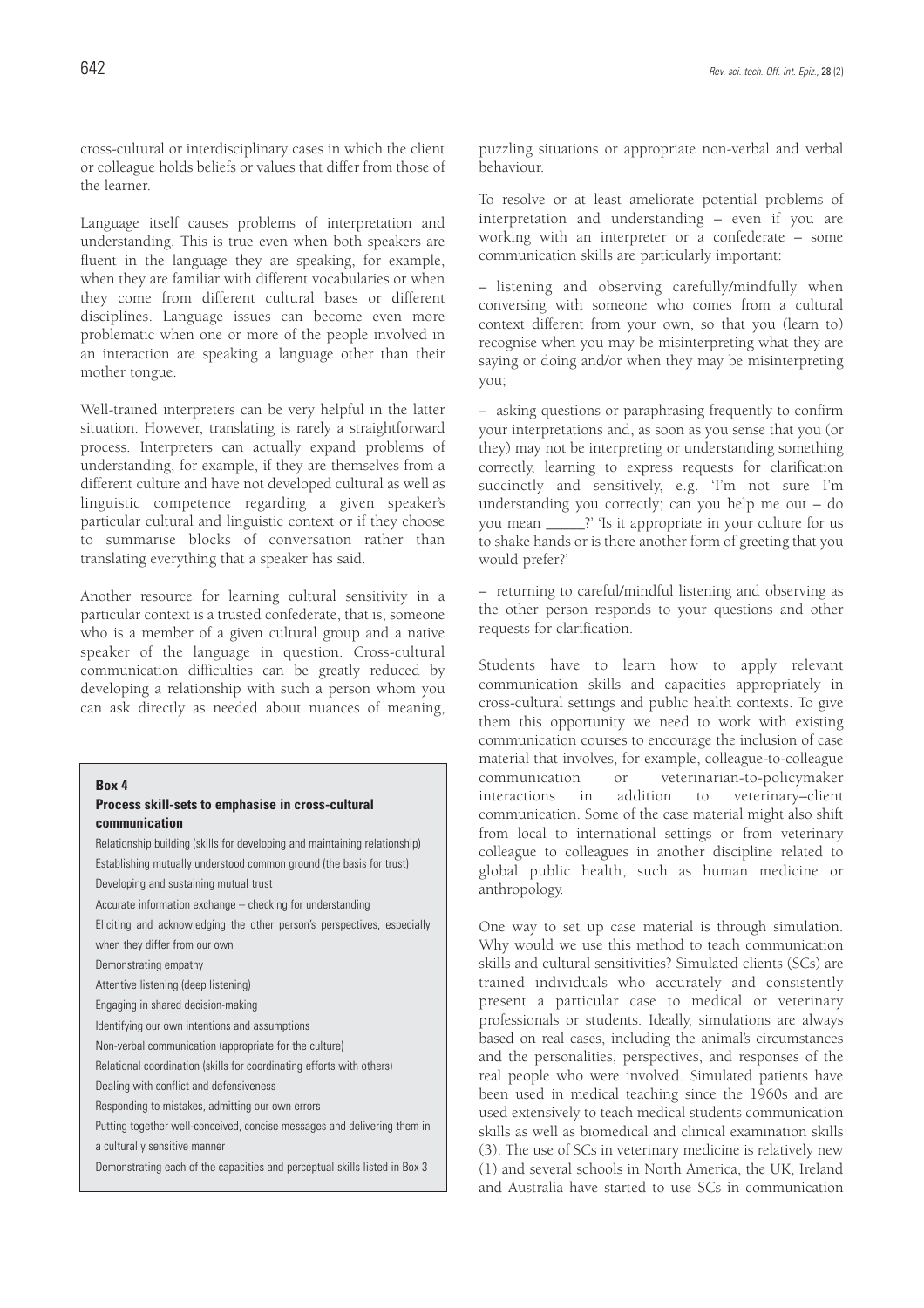skills training (11, 16). Some programmes use simulatedclient scenarios to emphasise difficulties of communication between cultures. Examples of these scenarios include cases in which language is a barrier, or the client and his cultural group view a pet's obesity as a sign of prosperity, or religious beliefs lead the client to decline transfusion as a treatment option for their animal.

Simulation does not take the place of supervised practice in real-life settings. Rather, simulation offers a completely safe environment in which experimentation is encouraged and mistakes and failures do not result in harm. Moreover, learners can 'rewind' parts of the interview to give the original interviewer a chance to try an alternative communication approach or to see how a colleague would handle the situation. Video-taping of either simulated or 'real' interactions, with informed consent of all involved is an invaluable addition that offers learners a check and balance for their own perception and self-assessment, a feedback and teaching tool for the group, and a way to focus on specific points of strength or weakness. During video review, the facilitator or a fellow learner takes on the role of the client or colleague rather than a simulator. To our knowledge only a few schools are using simulation, video and in-depth feedback as a means for individuals to develop the communication skills needed to respond to the complex issues emerging in global public health.

Given the limited time we have for communication overall in veterinary medical curricula and for teaching global animal and public health in particular, it is unlikely that we can achieve the goal of well-developed cultural sensitivity for all students. It requires more than a couple of lectures or a workshop. However, we can open this discussion, and we can raise awareness.

Teaching the particular nuances required in various cultures is not a simple task. Training that takes cultural differences into account can inadvertently and all too easily become an exercise that instead reinforces stereotypes. Cultural groups are rarely homogeneous anymore. In fact, a study comparing health beliefs and access to care of over 20 different cultural/ethnic groups, found greater differences within cultural groups than between them (5). A high degree of thought and attention must be paid to ensure that those teaching communication and cultural skills and their learners address this potential to stereotype. As we mentioned earlier, international colleagues and collaborators are essential to the design, development and delivery of the communication curriculum. Simulated cases, for example, cannot be made up. Simulation, feedback sessions, and other teaching must be informed by consultation with key cultural informants. The same is true when we are developing case scenarios about, for example, a North American swine producer. So again, the educational principles that we have been talking about for a global health curriculum are not unique to cross-cultural communication.

# Preconditions necessary to initiate and sustain a communication curriculum relevant to cultural diversity and global animal health

In addition to identifying contents and methods for the communication and cultural skills curriculum, a number of preconditions must be considered for this type of curriculum to be successful. There are two places to teach communication skills and cultural sensitivities: in the dedicated communication course and in other parts of the veterinary curriculum where global animal health is taught. Success begins with administrative support, including leadership that ensures creation of sufficient space in the curriculum. Without dedicated time to teach communication, faculty will be left to scramble to add communication training piecemeal or not at all to existing courses. The fact that most faculty did not get communication training in their own education makes this all the more difficult. On the other hand, designing parts of the communication curriculum to be integrated with the rest of the curriculum is also important. Such integration might impact student and faculty perception about the importance of this aspect of the programme, not to mention the impact on student's ability to work toward mastering skills necessary for working in local as well as global contexts.

Solid communication curricula are, of course, not yet widespread in veterinary training. So perhaps the most important precondition is to develop and implement evidence-based communication curricula on which to build better training in cross-cultural sensitivity. It will require commitment and hard work to expand the communication curriculum and take on cross-cultural educational challenges that will prepare students to work globally or inter-culturally.

Another considerable contributor to the success of a communication and cultural skills curriculum is support for ongoing faculty development to enhance ability to teach and model communication effectively so as to serve the global public health agenda. Faculty must know both what to teach and how to teach it. International fieldwork experience is worth considering as we make decisions about new faculty recruitment. Encouragement and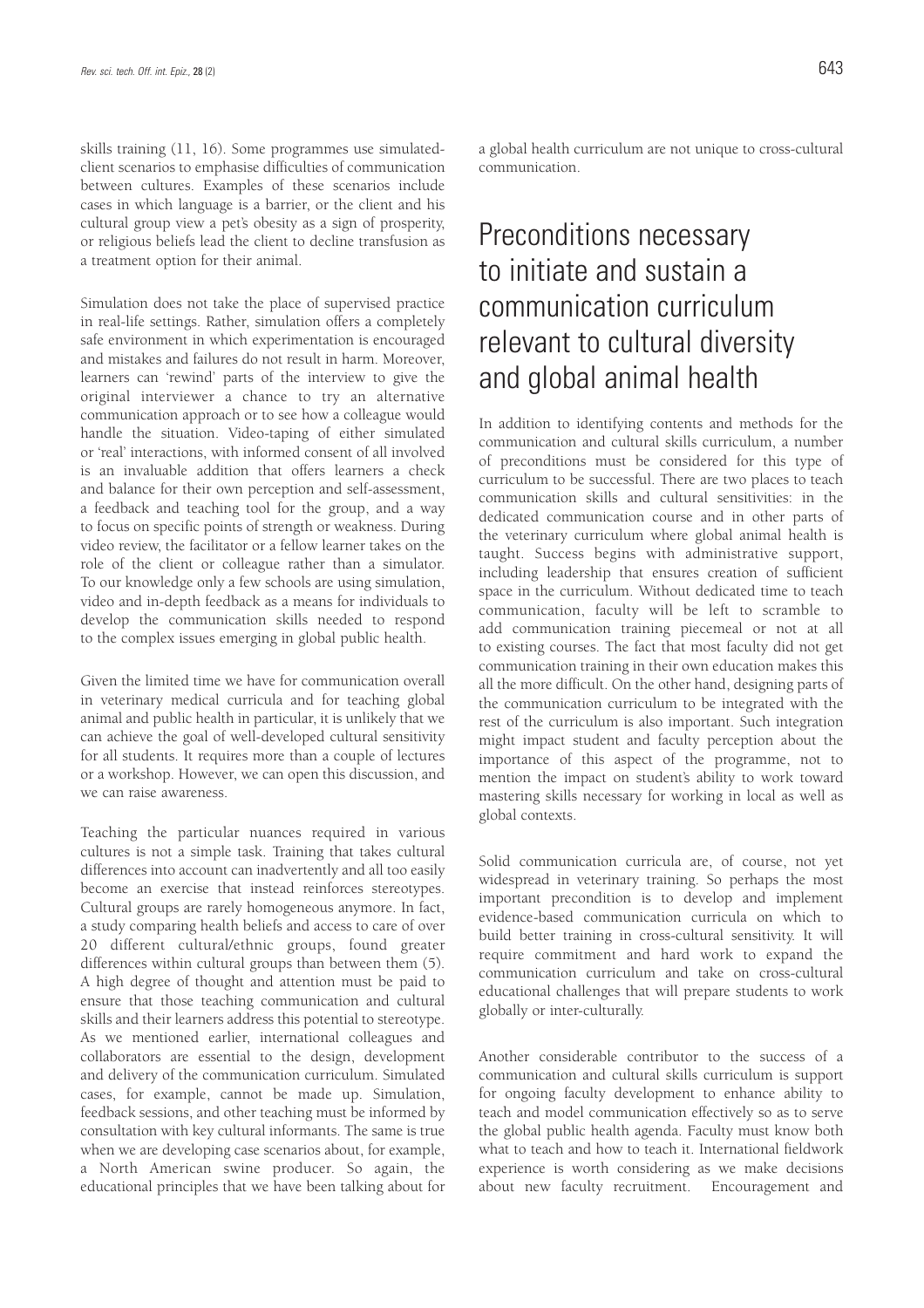support for veterinary faculty and students to engage in international fieldwork experiences or related research projects is also needed if schools of veterinary medicine are to be effective in meeting their responsibilities regarding global health. A related consideration is partnership with and/or hiring of interdisciplinary teachers, including anthropologists, economists and so forth to work directly with veterinary faculty and students. We need to ensure that we have coordination of effort in our own schools. Training and recruiting faculty who can model the skills that are vital for cross-cultural work, providing time in the curriculum to employ the educational models discussed above, and formally integrating communication and cultural skills into clinical and other discipline courses are essential. An interdisciplinary team of teachers including representation of those from the international landscape is also important.

Additional requirements include physical space for communication teaching and people to assist with and coordinate implementation of the curriculum. As we outlined earlier, the educational models for skills-based teaching require small-group teaching space and audiovisual equipment. While several schools have or are constructing appropriate facilities to teach small groups, many others are trying to do the work using inadequate space allocations.

Other preconditions require us to visit some deeply held beliefs about the prerequisite courses that are thought necessary for students entering veterinary school. Although not traditionally required, pre-entry training might usefully include courses such as anthropology, sociology, political science, religious studies, social work, and qualitative research methods. We should also consider the non-cognitive attributes that our students need coming into our programmes; such attributes will help set students up for success with the type of skills-based and capacityoriented curriculum outlined in this paper. The University of Calgary Faculty of Veterinary Medicine (UCVM) experimented with one approach for doing this in their admissions interviews for the inaugural class (2008) of veterinary medicine applicants (12). Called the Multi-Mini Interview (9) the process assessed whether or not the applicant had the non-cognitive attributes that were deemed essential for the curriculum at Calgary. The interview focused on features such as knowledge of veterinary medicine, moral and ethical reasoning, teamwork and interpersonal skills, empathy, career adaptability, procedural skills, and the value potential students placed on animal and human life. We might also need to address the homogenous nature of our student bodies and think more critically about the role and importance of 'selecting students' from a variety of cultural and ethnic backgrounds or with broad cross-cultural experience and interest in global public health.

Our graduates' preparedness to work within a global environment requires more than impromptu visits to other countries on the part of both students and faculty. Success is dependent on clear differentiation between 'travelling' more or less as an adventure tourist and interacting as a partner to achieve mutually defined and agreed upon goals. Success depends on a conceptual educational framework and a curriculum that sustain experiential learning of communication and cultural skills for a vast array of interactions around the world. To facilitate the cultural aspect of this educational paradigm we require international partners and affiliations. This will include visiting teachers and guests who can assist us with preparing our students for the cultures in which they will be collaborating. Encouraging student and faculty participation in international work raises the issue of the funding that may be necessary in order to offer the type of programme suggested here. While there are a number of experiences that we can expose our students to within the veterinary school we must also consider international and interdisciplinary opportunities for them, as part of their undergraduate and, more likely, graduate training. To do this we need to generate funds to allow faculty and student exchanges that bring representatives from diverse cultures onto each other's campuses.

For our communication skills and cultural sensitivity curricula to retain credibility and accountability, our faculty and students should be supported to engage in research that looks at global public health outcomes as well as questions related to veterinary medical education. Outcome-based curricula, aimed at mastery learning will put pressure on us to review and possibly revise the educational models and methods that dominate veterinary curricula and our student evaluation. It is important to plan and coordinate a well thought out assessment strategy that is heavily based on formative assessment as a mechanism for providing concrete, detailed feedback rather than relying on assessments that are simply an exercise in psychometrics. Due consideration of these nontraditional models will also require that we carefully examine the preconditions named here and look for others not mentioned, so as to ensure that we have the resources to design, deliver and sustain this type of curriculum.

### Conclusion

Communication skills and capacities necessary for effective cross-cultural communication are in essence the same as communication skills in action anywhere else in veterinary service. What are needed are communication curricula to assist students in learning to apply those skills and capacities specifically in global health settings. We stand by the underlying premise that no matter what area of veterinary service our students participate in they should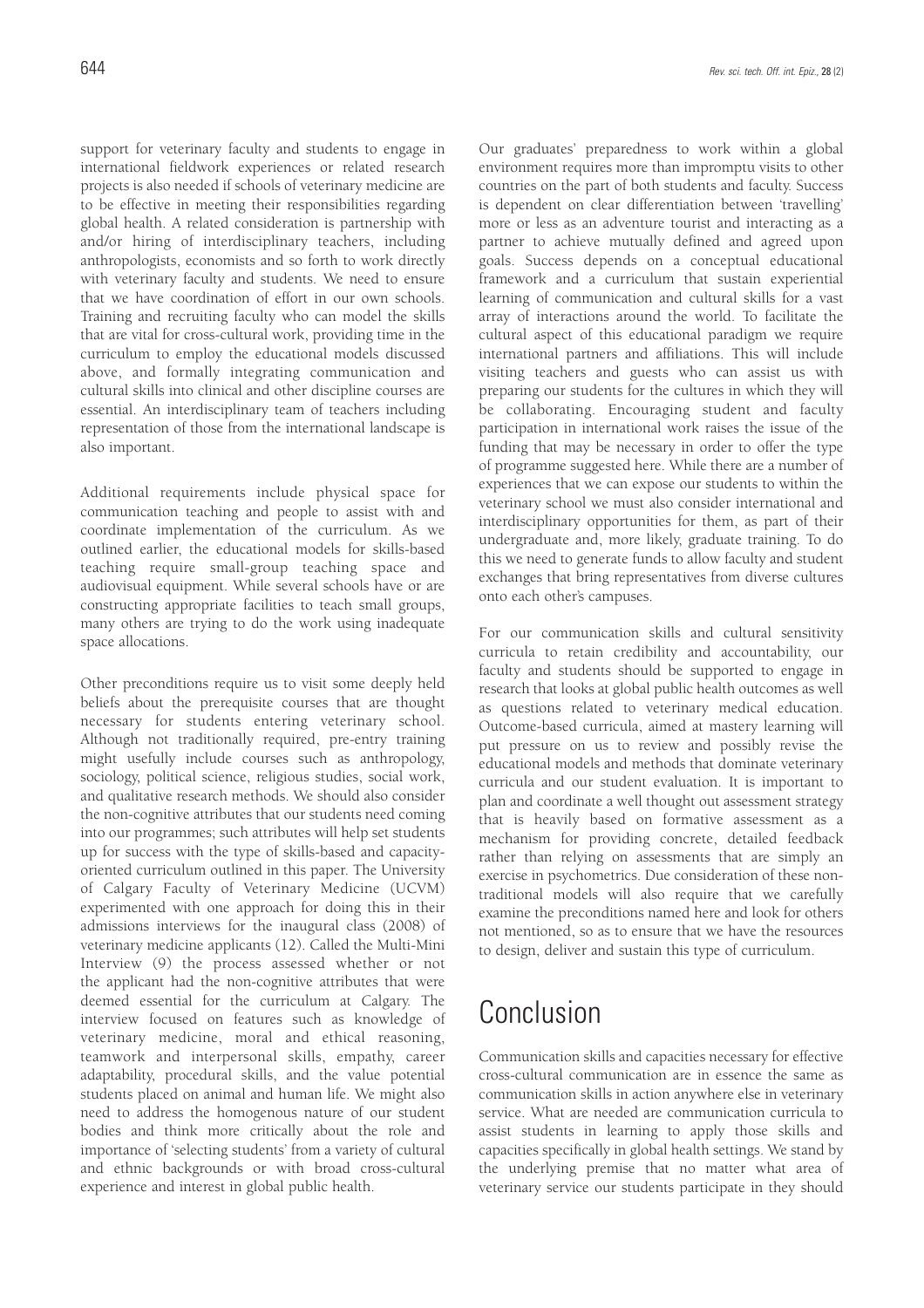leave school with a baseline of communication competence and then continue to develop it, throughout their career, to a professional level of competence. The research in support of the relationship between communication and important outcomes is too compelling to refute.

### **Les compétences fondamentales en communication et la sensibilisation à la diversité culturelle dans le domaine de la santé publique vétérinaire mondiale**

S.M. Kurtz & C.L. Adams

#### **Résumé**

L'exercice de la médecine vétérinaire et de la santé publique mondiale requiert des compétences en communication qui s'avèrent aussi importantes que les aptitudes cliniques et la possession d'un bon bagage de connaissances. La communication et la prise en compte de la diversité culturelle sont des compétences absolument essentielles pour exercer la médecine vétérinaire dans une perspective aussi bien pluridisciplinaire qu'internationale et locale. Cet article propose un cadre documenté et structuré en trois parties, permettant d'élaborer et de faire évoluer des programmes de formation destinés à renforcer les compétences en communication et à sensibiliser à la diversité culturelle, afin de préparer les étudiants à exercer la médecine vétérinaire dans un monde en pleine mutation. Ces programmes peuvent également inciter un plus grand nombre de vétérinaires diplômés à s'orienter vers la santé publique mondiale.

### **Mots-clés**

Communication – Contenu de l'enseignement – Culture – Enseignement de la médicine vétérinaire – Santé animale mondiale – Soins centrés sur le relationnel – Une seule santé.

п

**Enseñanza básica en materia de comunicación y aspectos culturalmente delicados con vistas a una salud pública veterinaria de ámbito mundial**

S.M. Kurtz & C.L. Adams

#### **Resumen**

En la praxis de la medicina veterinaria y la salud pública mundial, la capacidad de comunicación es tan importante como la aptitud para el análisis clínico o la posesión de un extenso acervo de conocimientos. El hecho de saber comunicar con eficacia y de ser sensible a las diferencias entre culturas es también indispensable para el ejercicio interdisciplinar de la medicina veterinaria en toda circunstancia y en los planos tanto internacional como local. Los autores ofrecen un sistema de referencia en tripartito para elaborar y perpetuar planes de estudios que mejoren la capacidad de comunicación y la sensibilidad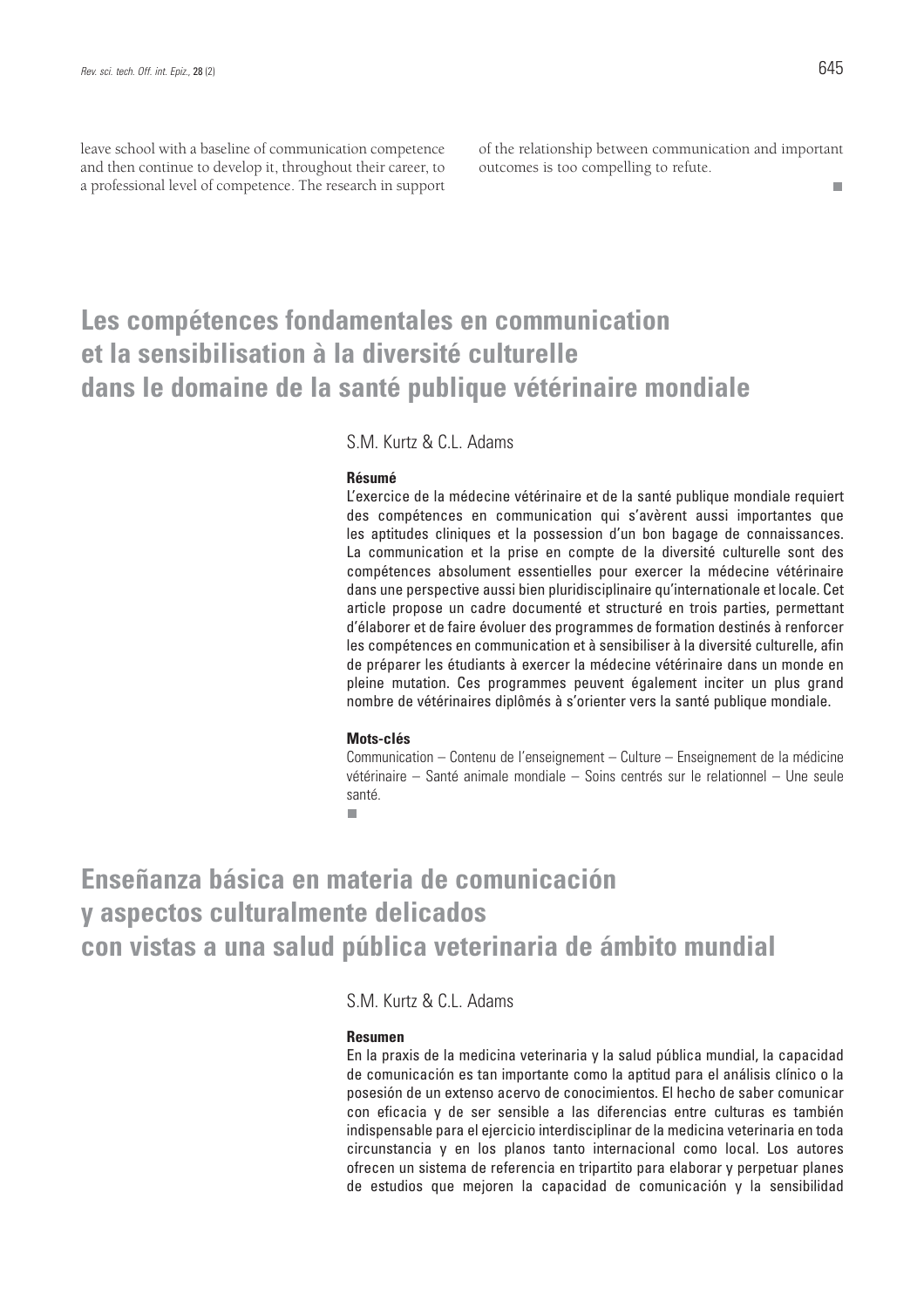transcultural de los estudiantes, que así estarán más preparados para ejercer la veterinaria en un mundo sujeto a cambios constantes. Esos planes de estudios también pueden servir para alentar a un mayor número de titulados en veterinaria a adentrarse profesionalmente en el terreno de la salud pública mundial.

#### **Palabras clave**

Comunicación – Cuidados centrados en las relaciones personales – Cultura – Enseñanza de la medicina veterinaria – Plan de estudios – Sanidad animal mundial – Una salud.п

# **References**

- 1. Adams C.L. & Ladner L.D. (2004). Implementing a simulated client programme: bridging the gap between theory and practice. *J. vet. med. Educ.*, **31** (2), 138-145.
- 2. Aspergren K. (1999). Teaching and learning communication skills in medicine: a review with quality grading of articles. *Med. Teacher*, **21** (6), 563-670.
- 3. Barrows H.S. (1993). An overview of the use of standardized patients for teaching and evaluating clinical skills. *Acad. Med.*, **68** (6), 443-451.
- 4. Beach M.C., Inui T. & the Relationship-Centered Care Research Network (2006). – Relationship-centered care: a constructive reframing. *J. gen. internal Med.*, **21**, S3-S8.
- 5. Chugh U., Dillman E., Kurtz S.M., Lockyer J. & Parboosingh J. (1993). – Multicultural issues in medical curriculum: implications for Canadian physicians. *Med. Teacher*, **15** (1), 83-91.
- 6. Coe J.B., Adams C.L. & Bonnett B.N. (2007). A focus group study of veterinarians' and pet owners' perceptions of the monetary aspects of veterinary care. *J. Am. vet. med. Assoc.*, **231** (10), 1510-1518.
- 7. Coe J.B., Adams C.L. & Bonnett B.N. (2008). A focus group study of veterinarians' and pet owners' perceptions of veterinarian client communication in companion animal practice. *J. Am. vet. med. Assoc.*, **233** (7), 1072-1080.
- 8. Dance F.E.X. (1967). Toward a theory of human communication*. In* Human communication theory: original essays (Dance F.E.X, ed.). Holt, Rinehart and Winston, New York.
- 9. Eva K.W., Rosenfeld J., Reiter H.I. & Norman G.R. (2004). An admissions OSCE: the multiple mini-interview. *Med. Educ.*, **38** (3), 314-326.
- 10. Fallowfield L. & Jenkins V. (2006). Current concepts of communication skills training in oncology. *Recent Results Cancer Res.*, **168**, 105-112.
- 11. Gray C., Blaxter A.C., Johnston P.A., Latham C.E., May S., Phillips C.A., Turnbull N. & Yamagishi B. (2006). – Communication education in veterinary medicine in the United Kingdom and Ireland: the NUVACS project coupled to progressive individual school endeavours. *J. vet. med. Educ.*, **33**, 85-92.
- 12. Hecker K., Donnon T., Fuenteabla C., Hall D., Illanes O., Morck D. & Muelling C. (2009). – Assessment of applicants to the veterinary curriculum using a multiple mini-interview method. *J. vet. med. Educ.*, **36** (2), 166-173.
- 13. Institute of Medicine (1997). America's vital interest in global health: protecting our people, enhancing our economy, and advancing our international interests. National Academies Press, Washington, DC.
- 14. Kurtz S., Silverman J., Benson J. & Draper J. (2003). Marrying content and process in clinical method teaching: enhancing the Calgary-Cambridge guides. *Acad. Med.*, **78** (8), 802-809.
- 15. Kurtz S., Silverman J. & Draper J. (2005). Teaching and learning communication skills in medicine, 2nd Ed. Radcliffe Publishing, Oxford.
- 16. Radford A.D., Stockley P., Taylor I.R. *et al.* (2003). Use of simulated clients in training veterinary undergraduates in communication skills. *Vet. Rec.*, **152**, 422-427.
- 17. Shaw J.R., Adams C.L., Bonnett B.N. *et al.* (2008). Veterinarian-client-patient communication during wellness appointments versus appointments related to a health problem in companion animal practice. *J. Am. vet. med. Assoc.*, **233** (10), 1576-1586.
- 18. Shaw J.R., Bonnett B.N., Adams C.L. *et al.* (2006). Veterinarian-client-patient communication patterns used during clinical appointments in companion animal practice. *J. Am. vet. med. Assoc.*, **228**, 714-721.
- 19. Silverman J., Kurtz S. & Draper J. (2005). Skills for communicating with patients, 2nd Ed. Radcliffe Publishing, Oxford.